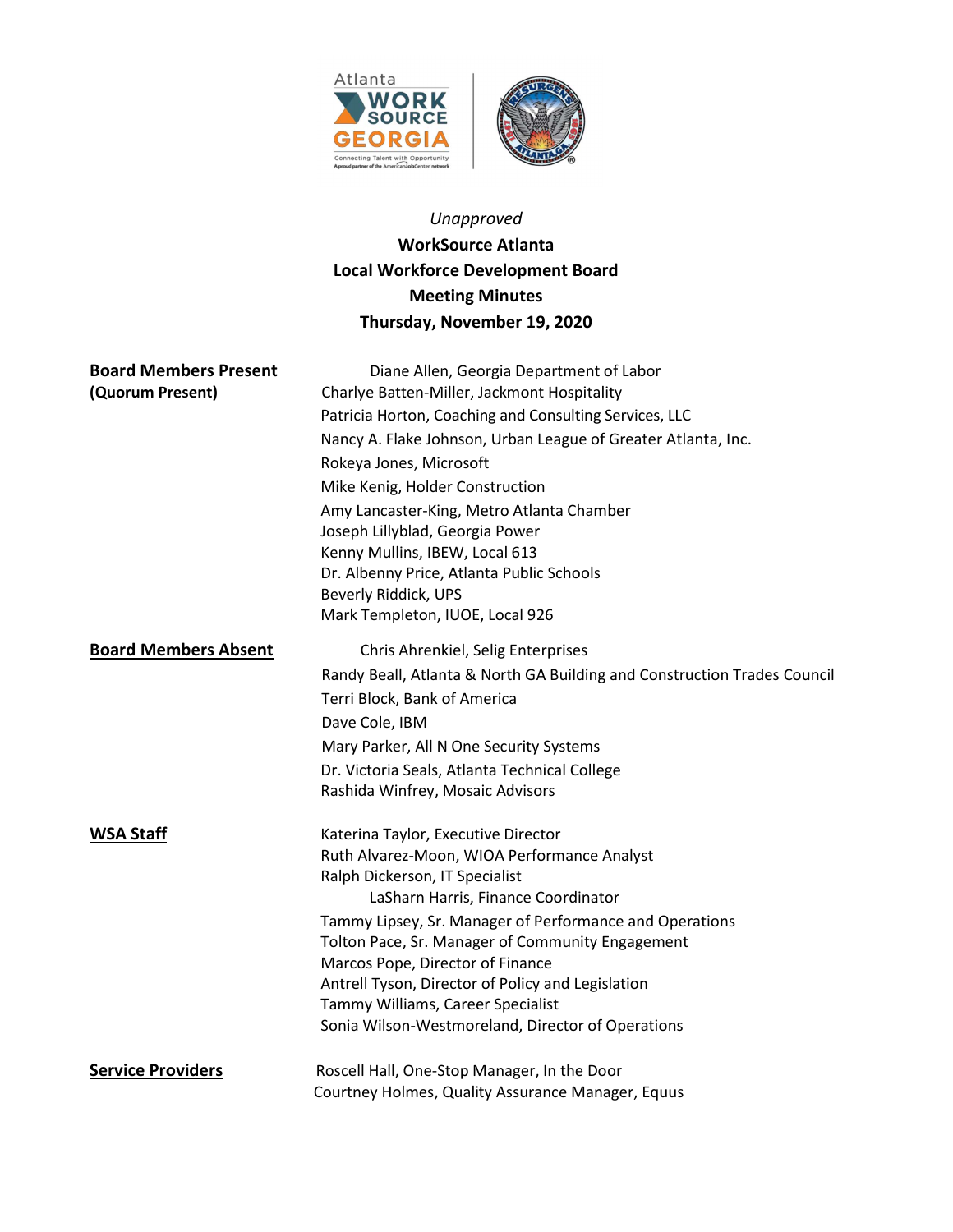# I. Call to Order

i. The meeting was called to order by Board Chair Patricia Horton at 11:08 a.m.

### II. Roll Call

i. Chair Horton conducted roll call. Board members present and absent are listed above.

## III. Adoption of the Agenda

i. A motion was made by Board Member Dr. Albenny Price to approve the adoption of the agenda and seconded by Board Member Amy Lancaster-King. The motion to adopt the agenda was approved unanimously by voice vote.

## IV. Approval of September Minutes

i. A motion was made by Board Member Joseph Lilyblad to approve the September Board Meeting minutes and seconded by Board Member Dr. Albenny Price. The motion to adopt the September Board Meeting minutes was approved unanimously by voice vote.

## V. Approval of October Minutes

i. A motion was made by Board Member Dr. Albenny Price to approve the October Board Meeting minutes and seconded by Board Member Beverly Riddick. The motion to adopt the October Board Meeting minutes was approved unanimously by voice vote.

# VI. Welcome Remarks

i. Executive Director Katerina Taylor welcomed Board members, staff, and visitors and acknowledged this meeting as the last for the Board in 2020.

# VII. WSA Presentations/Discussions

Systems Change for Economic Development: Board Chair Patricia Horton & Staff Member Tolton Pace shared highlights from the recent Data & Disparities workshop; the workshop which was presented to local workforce staff across the metro region, and separately to key WSA staff, will be presented in detail to the WSA Board in the coming months.

**DW NEG Grant:** Staff member Sonia Wilson-Westmoreland shared that we have three customers that are enrolled and WEx placement is pending, with a fourth customer having obtained a full-time job prior to ever beginning a WEx assignment.

**Finance Update:** Staff Member Marcos Pope shared that his team completed the financial monitoring for Equus and In The Door – no findings for either provider; suggestions offered for both providers. Marcos further shared that his team will likely conduct regular/quarterly desk reviews due to COVID and the size of files.

**Invest Atlanta Integration:** Executive Director Katerina Taylor shared that Invest Atlanta's Board is meeting today to vote on the integration; Additional updates:

- i. Conversations continue, re: WSA move to Invest Atlanta with respect to equipment, mobile unit, etc.
- ii. Integration period/date has been moved back until  $2^{nd}$  quarter 2021 (April & beyond); Katerina is working with a transition team to make this happen; Eloisa & Katerina are drafting a letter to share with staff, re: timetable push back